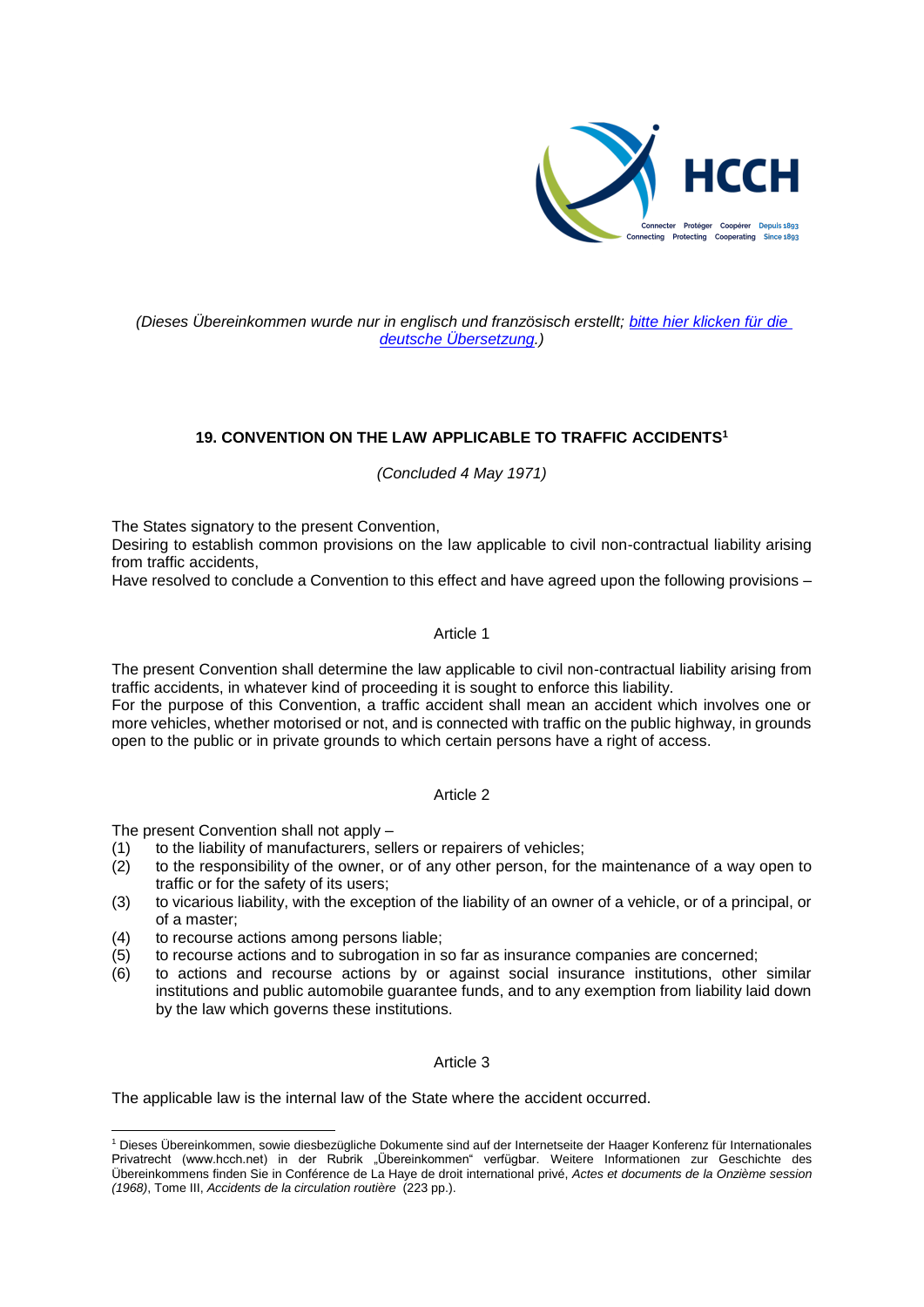#### Article 4

Subject to Article 5, the following exceptions are made to the provisions of Article 3 –

- *a)* where only one vehicle is involved in the accident and it is registered in a State other than that where the accident occurred, the internal law of the State of registration is applicable to determine liability
	- towards the driver, owner or any other person having control of or an interest in the vehicle irrespective of their habitual residence,
	- towards a victim who is a passenger and whose habitual residence is in a State other than that where the accident occurred,
	- towards a victim who is outside the vehicle at the place of the accident and whose habitual residence is in the State of registration.

Where there are two or more victims the applicable law is determined separately for each of them.

- *b)* Where two or more vehicles are involved in the accident, the provisions of *a)* are applicable only if all the vehicles are registered in the same State.
- *c)* Where one or more persons outside the vehicle or vehicles at the place of the accident are involved in the accident and may be liable, the provisions of *a)* and *b)* are applicable only if all these persons have their habitual residence in the State of registration. The same is true even though these persons are also victims of the accident.

#### Article 5

The law applicable under Articles 3 and 4 to liability towards a passenger who is a victim governs liability for damage to goods carried in the vehicle and which either belong to the passenger or have been entrusted to his care.

The law applicable under Articles 3 and 4 to liability towards the owner of the vehicle governs liability for damage to goods carried in the vehicle other than goods covered in the preceding paragraph.

Liability for damage to goods outside the vehicle or vehicles is governed by the internal law of the State where the accident occurred. However the liability for damage to the personal belongings of the victim outside the vehicle or vehicles is governed by the internal law of the State of registration when that law would be applicable to the liability towards the victim according to Article 4.

### Article 6

In the case of vehicles which have no registration or which are registered in several States the internal law of the State in which they are habitually stationed shall replace the law of the State of registration. The same shall be true if neither the owner nor the person in possession or control nor the driver of the vehicle has his habitual residence in the State of registration at the time of the accident.

### Article 7

Whatever may be the applicable law, in determining liability account shall be taken of rules relating to the control and safety of traffic which were in force at the place and time of the accident.

### Article 8

The applicable law shall determine, in particular –

- (1) the basis and extent of liability;
- (2) the grounds for exemption from liability, any limitation of liability, and any division of liability;
- (3) the existence and kinds of injury or damage which may have to be compensated;
- (4) the kinds and extent of damages;
- (5) the question whether a right to damages may be assigned or inherited;
- (6) the persons who have suffered damage and who may claim damages in their own right;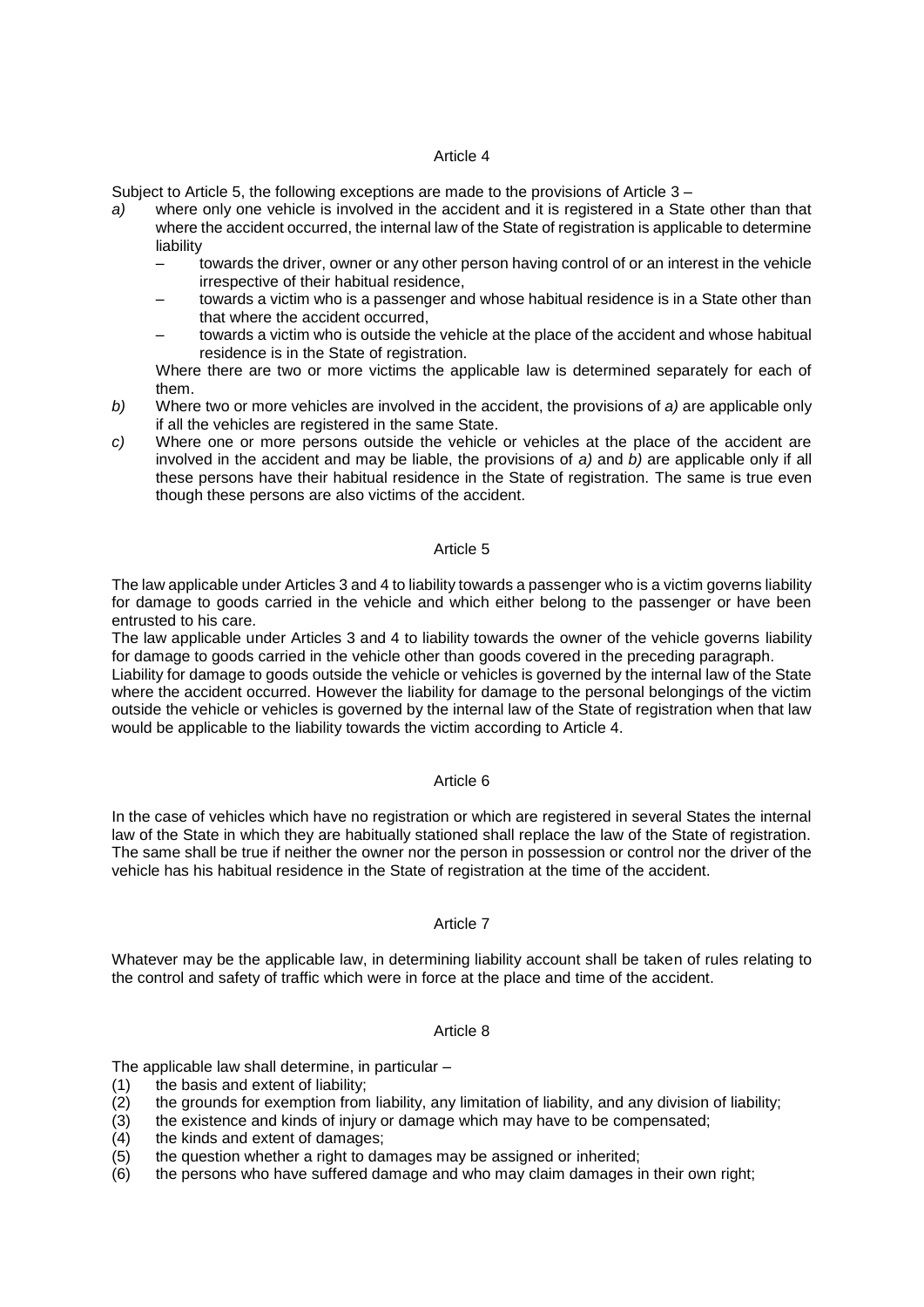(7) the liability of a principal for the acts of his agent or of a master for the acts of his servant;

(8) rules of prescription and limitation, including rules relating to the commencement of a period of prescription or limitation, and the interruption and suspension of this period.

## Article 9

Persons who have suffered injury or damage shall have a right of direct action against the insurer of the person liable if they have such a right under the law applicable according to Articles 3, 4 or 5. If the law of the State of registration is applicable under Articles 4 or 5 and that law provides no right of direct action, such a right shall nevertheless exist if it is provided by the internal law of the State where the accident occurred.

If neither of these laws provides any such right it shall exist if it is provided by the law governing the contract of insurance.

### Article 10

The application of any of the laws declared applicable by the present Convention may be refused only when it is manifestly contrary to public policy ("*ordre public*").

### Article 11

The application of Articles 1 to 10 of this Convention shall be independent of any requirement of reciprocity. The Convention shall be applied even if the applicable law is not that of a Contracting State.

## Article 12

Every territorial entity forming part of a State having a non-unified legal system shall be considered as a State for the purposes of Articles 2 to 11 when it has its own legal system, in respect of civil noncontractual liability arising from traffic accidents.

### Article 13

A State having a non-unified legal system is not bound to apply this Convention to accidents occurring in that State which involve only vehicles registered in territorial units of that State.

### Article 14

A State having a non-unified legal system may, at the time of signature, ratification or accession, declare that this Convention shall extend to all its legal systems or only to one or more of them, and may modify its declaration at any time thereafter, by making a new declaration.

These declarations shall be notified to the Ministry of Foreign Affairs of the Netherlands and shall state expressly the legal systems to which the Convention applies.

## Article 15

This Convention shall not prevail over other Conventions in special fields to which the Contracting States are or may become Parties and which contain provisions concerning civil non-contractual liability arising out of a traffic accident.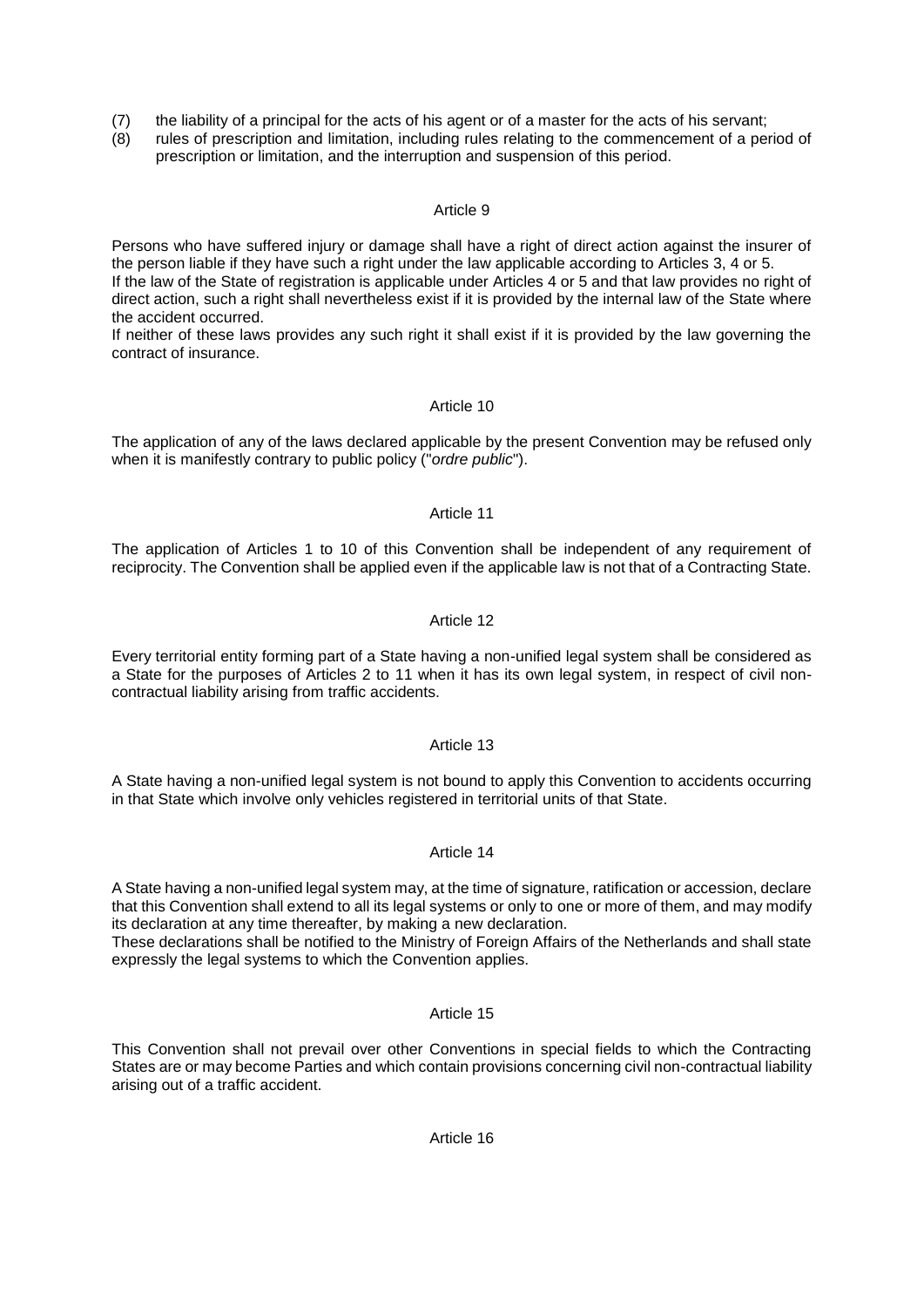The present Convention shall be open for signature by the States represented at the Eleventh Session of the Hague Conference on Private International Law.

It shall be ratified, and the instruments of ratification shall be deposited with the Ministry of Foreign Affairs of the Netherlands.

#### Article 17

The present Convention shall enter into force on the sixtieth day after the deposit of the third instrument of ratification referred to in the second paragraph of Article 16.

The Convention shall enter into force for each signatory State which ratifies subsequently on the sixtieth day after the deposit of its instrument of ratification.

#### Article 18

Any State not represented at the Eleventh Session of the Hague Conference on Private International Law which is a Member of this Conference or of the United Nations or of a specialised agency of that Organisation, or a Party to the Statute of the International Court of Justice may accede to the present Convention after it has entered into force in accordance with the first paragraph of Article 17.

The instrument of accession shall be deposited with the Ministry of Foreign Affairs of the Netherlands. The Convention shall enter into force for a State acceding to it on the sixtieth day after the deposit of its instrument of accession.

The accession will have effect only as regards the relations between the acceding State and such Contracting States as will have declared their acceptance of the accession. Such a declaration shall be deposited at the Ministry of Foreign Affairs of the Netherlands; this Ministry shall forward, through diplomatic channels, a certified copy to each of the Contracting States.

The Convention will enter into force as between the acceding State and the State having declared to accept the accession on the sixtieth day after the deposit of the declaration of acceptance.

#### Article 19

Any State may, at the time of signature, ratification or accession, declare that the present Convention shall extend to all the territories for the international relations of which it is responsible, or to one or more of them. Such a declaration shall take effect on the date of entry into force of the Convention for the State concerned.

At any time thereafter, such extensions shall be notified to the Ministry of Foreign Affairs of the **Netherlands** 

The Convention shall enter into force for the territories mentioned in such an extension on the sixtieth day after the notification indicated in the preceding paragraph.

#### Article 20

The present Convention shall remain in force for five years from the date of its entry into force in accordance with the first paragraph of Article 17, even for States which have ratified it or acceded to it subsequently.

If there has been no denunciation, it shall be renewed tacitly every five years.

Any denunciation shall be notified to the Ministry of Foreign Affairs of the Netherlands at least six months before the end of the five year period.

It may be limited to certain of the territories to which the Convention applies.

The denunciation shall have effect only as regards the State which has notified it. The Convention shall remain in force for the other Contracting States.

#### Article 21

The Ministry of Foreign Affairs of the Netherlands shall give notice to the States referred to in Article 16, and to the States which have acceded in accordance with Article 18 of the following –